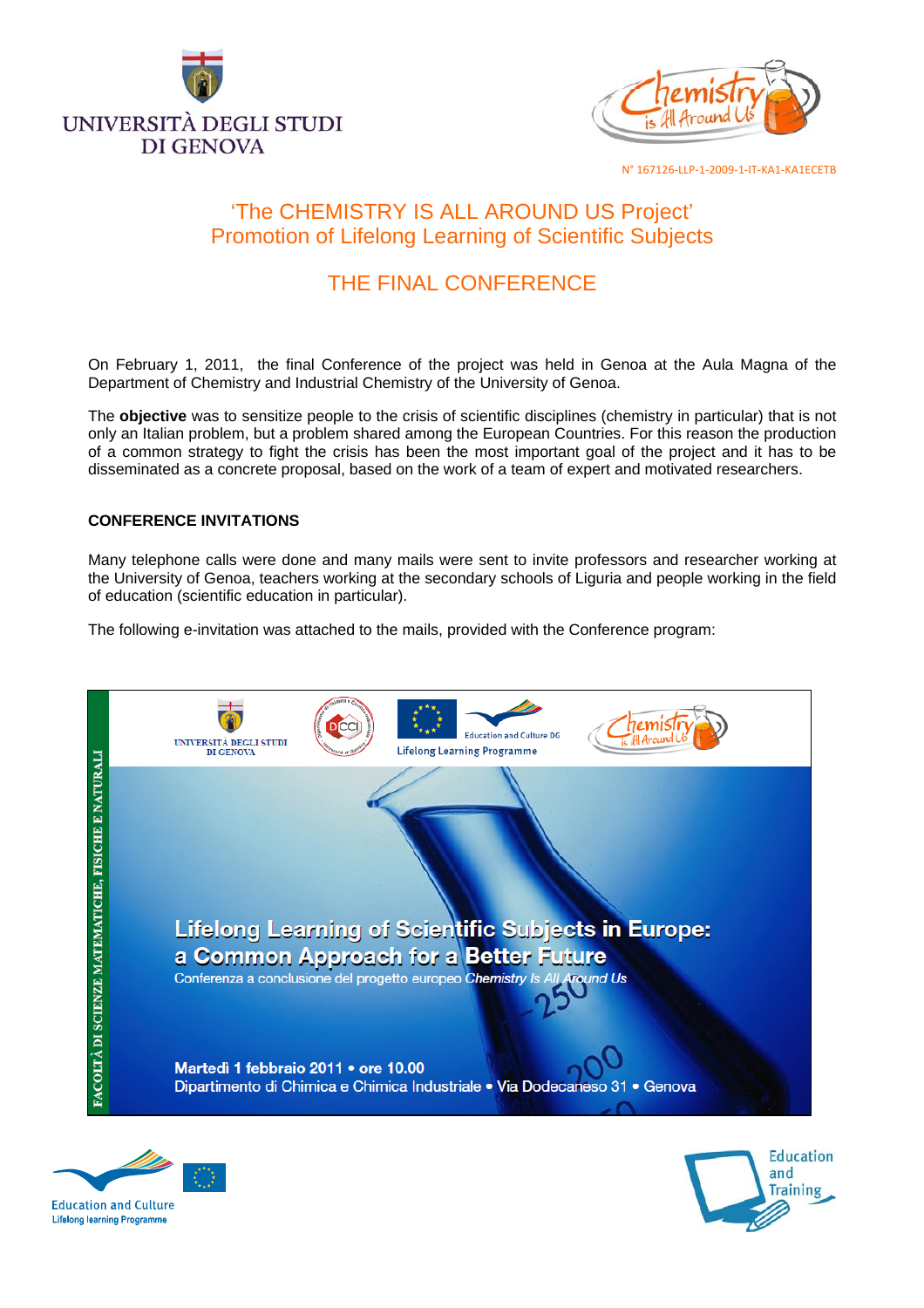



#### **CONFERENCE PROGRAMME**

#### **10:00 Welcome**

Maurizio Martelli, (Dean, University of Genoa, ITALY) Laura Capelli (Regional Directorate of Education of Liguria, ITALY) Giancarlo Albertelli (Director of the Faculty of Science, University of Genoa, ITALY) Giovanni Carlo Alfonso (Director of the Department of Chemistry and Industrial Chemistry, University of Genoa, ITALY)

**10:45 Giunio Luzzatto** (CARED, University of Genoa) *"Initial teacher training with reference to the scientific disciplines"* 

## **11:30 Coffee Break**

**11:45 Maria Maddalena Carnasciali** (Department of Chemistry and Industrial Chemistry, University of Genoa, ITALY) *"Presentation of the Project Chemistry Is All Around Us"* 

**12:15 Milena Koleva** (Technical University of Gabrovo, BULGARIA) *"Scientific theater – a way for gifted children to take the floor and to raise interest in science"* 

**12:40 Thomas Deharde** (Deutsche Angestellten Akademie GmbH Berlin und Brandenburg, DAA, GERMANY)

*"Training of chemistry teachers in Germany. The structure of the school system and the situation of chemistry. A critical analysis"* 

## **13:15 Buffet**

**14:15 Dionysios Koulougliotis** (Technological Educational Institute (T.E.I.) of Ionian Islands – Department of Environmental Technology and Ecology,Zakynthos, GREECE)

*"Barriers to lifelong learning of chemistry: a comparative study between adults and chemistry teachers"* 

**14:40 Anna Mittnerova** (Institute of Chemical Technology in Prague, CZECH REPUBLIC) *"How to attract young people to study chemistry"* 

**15:05 Mustafa Bayrakci** (Kirikkale Üniversity, TURKEY) *"Science teachers' in-service training in turkey: an analysis of practices"* 

**15:30 Laura Ricco and Marina Alloisio** (Department of Chemistry and Industrial Chemistry, University of Genoa, ITALY)

*"Educational Package: basic rules to approach scientific contents in an amusing but rigorous way"* 

**16:00 Maria Maddalena Carnasciali** "*Strategy: the goal of our European team"*

**16:30 Closure** 



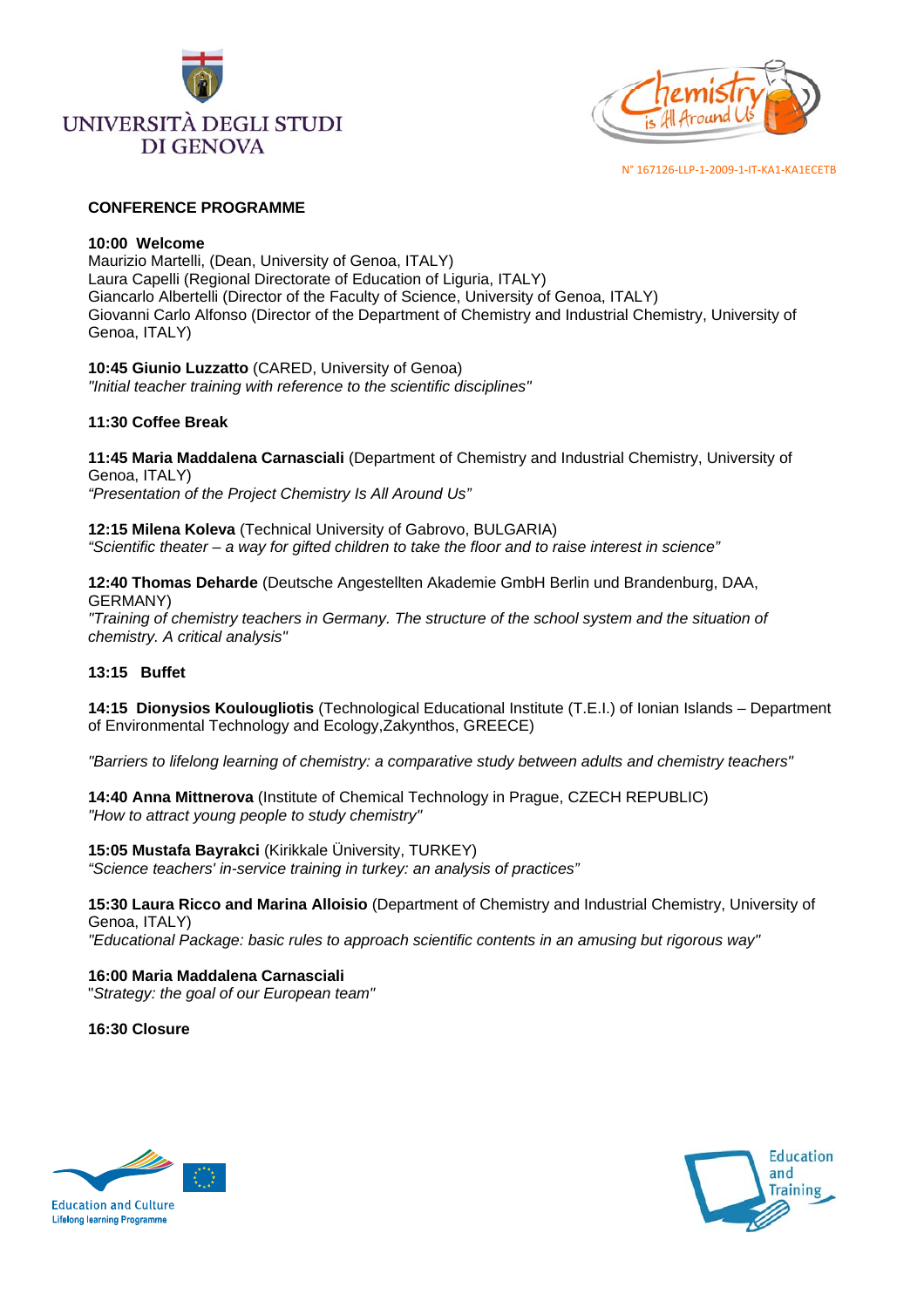



## **CONTENTS OF THE PRESENTATIIONS MADE**

#### **Giunio Luzzatto**

CARED (Centre of the University of Genoa for the educational research), University of Genoa

#### *"Initial teacher training with reference to the scientific disciplines"*

On the basis of the results of OCSE (2005),Teachers Matter, it is evident the necessity of attracting, developing and retaining effective teachers.

Teachers should have wider responsibilities towards the single student, the whole class, the school, the parents and the society. But to reach this objective the national policy has to ensure a good initial teacher training and a continuous professional update and to recognize the quality of the work by rewarding the most deserving teachers .

Institutions should have a policy and associated procedures for the assurance of the quality and standards of their programs and awards. They should also commit themselves explicitly to the development of a culture which recognizes the importance of quality in their work. To achieve this, institutions should develop and implement a strategy for the continuous enhancement of quality.

At present, the new reform for the initial teacher training provides: a specific three-years degree for new teachers owing a secondary school diploma a specific two-years degree for new teachers owing a secondary school diploma a TFA (internship) for new teachers owing a degree in ordinary disciplines

But the above structure is not completely active and its organization raises many doubts: Is the new teacher training system able to give adequate competences? Is it an exemplary system?

#### **Maria Maddalena Carnasciali**

Department of Chemistry and Industrial Chemistry, University of Genoa, ITALY

#### *"Presentation of the Project Chemistry Is All Around Us"*

The identified background of the project idea relies on the evidence of common needs within the countries involved and in Europe in general, related to the lack and insufficient diffusion of scientific culture and awareness, that starting from the school level (primary and secondary education) affects all levels of educational and training systems and therefore citizens in general.

Promoting Life Long Learning strategies for scientific issues is much more difficult, compared to other subject areas (e.g. humanistic subjects, business management, language learning) as when the compulsory education ends, those that are not interested in science are much more likely to completely abandon the subject.

To address this situation, the Chemistry Is All Around Us project intends to identify the existing successful strategies for the promotion of Life Long Learning in scientific issues and spread them through the potential of ICT, in order to provide a method and related educational tools, that can provide learners, starting from the school level, with the knowledge and the skills to be able to informally learn about science throughout their life.



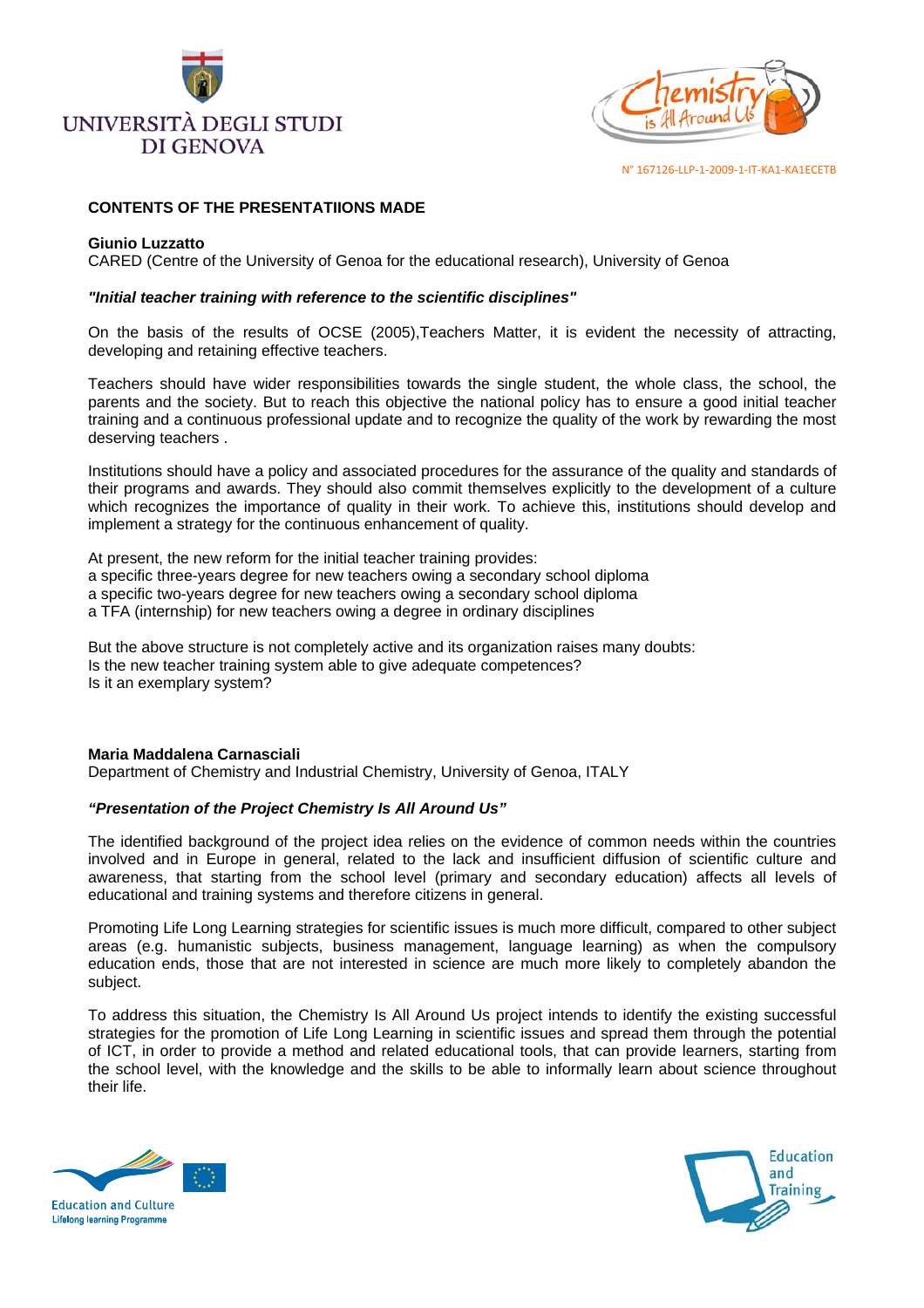



Among the scientific fields, Chemistry is identified as an exemplary Case Study as it is recognized as one of the most problematic subject. That is because, Chemistry suffers from a growing unpopularity due to the fact that the media often makes improper connections between Chemistry and the ideas of pollution, health threats, manipulation of natural structures etc.

The Chemistry Is All Around Us Project intends to promote a comparison between the strategies implemented in the 6 countries involved (i.e. Bulgaria, The Czech Republic, Germany, Greece , Italy, and Turkey) for the promotion and diffusion of a more aware and interesting approach to Chemistry (chosen as exemplary case studies for scientific subjects) at all levels of the Educational and training Systems, in order to develop an internet portal, to collect, share and experiment with the best practices in the field.

#### **Milena Koleva**

Technical University of Gabrovo, BULGARIA

#### *"Scientific theater – a way for gifted children to take the floor and to raise interest in science"*

An essential feature of modern school education in Bulgaria is the fact that it is directed towards the abilities of the average student. In the existing traditional class-lessons system not enough attention is paid, and suitable forms and approaches are missing, in the work with poor performers and children of smaller learning capabilities or, on the other hand, with students with well expressed capabilities and talents in different fields of science and arts. All these processes are taking place against the background of overall international drop of interest in natural sciences at the expense of the larger interest in humanities and social sciences. The teachers in natural sciences are facing some challenges:

- The educative content of the relevant subjects is difficult to learn and is frequently presented in the incomprehensible, far-fetched language of the existing textbooks;

- Lack of actual inter - subject connections in the operative textbooks in the cultural-educational area "Natural sciences" which contribute to the comprehensive acquisition of knowledge about the natural processes and phenomena on behalf of the young people;

- Work with students having humanitarian interests and skills, who are well acquainted with the modern technologies, but not educated in the smaller classes to the necessary degree which would enable them to make logical reasoning and deductions.

In addition, as a part of the fundamental education in natural sciences chemistry learning in Bulgarian schools faces many serious problems also – difficult to comprehend content of course books, poor methods of teaching, outdated or unavailable laboratory equipment etc. Young people are poorly motivated for learning chemistry during and after the secondary school because there are no prospects for professional realization also. Chemistry is not topical because for many years it remains underrated and the material taught is not oriented to practice.

There are many strategies and initiatives at national and local level to stimulate the interest in learning of scientific subjects and of chemistry. An interesting approach to increasing interest in science called "a science theatre" is implemented at the Aprilov National High School – Gabrovo. It gives the floor to talented students with interest both in science and arts. Over the last four years three performances have been implemented, at present the preparation of the forth one dedicated to the International Year of Chemistry 2011 is in progress.

The technological process of establishing the scientific theater includes collecting of scientific facts for the particular subject and selecting proper experiments, Writing the script for the performance, creating a



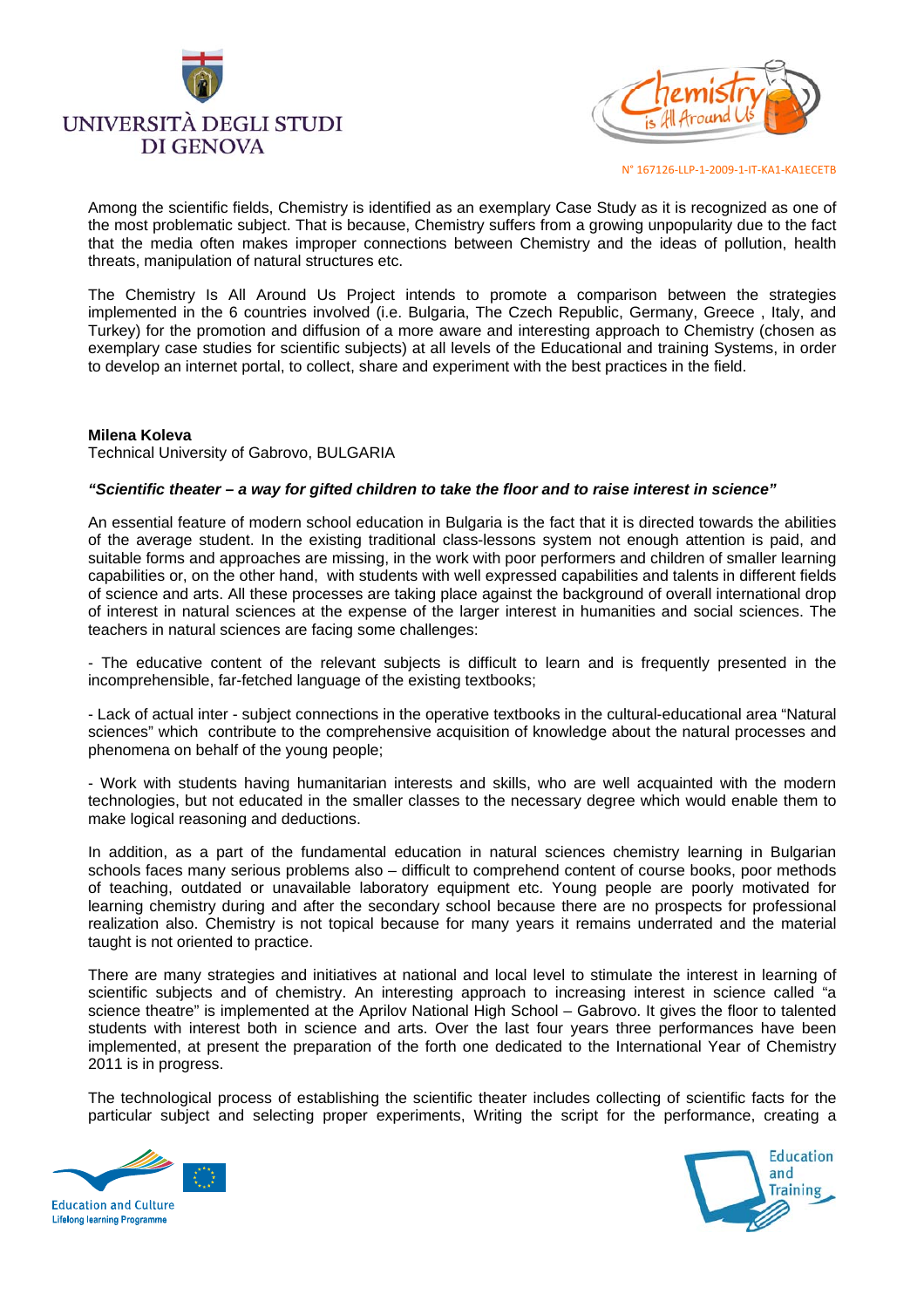



theatrical performance, development of teaching materials required, procurement of props and creating scenery. There is a close cooperation between different teams during the working process. Participation of students is voluntary and on their own initiative - the role of teachers is only to coordinate work. As a result of the extensive work in the course of performances scientific knowledge, skills for conducting chemistry experiments as well as competence in science as a whole were formed.

The "scientific theatre" enriches and diversifies the ways of teaching science in the high school and increases interest of students in it

## **Thomas Deharde**

Deutsche Angestellten Akademie GmbH Berlin und Brandenburg, DAA, GERMANY

#### *"Training of chemistry teachers in Germany. The structure of the school system and the situation of chemistry. A critical analysis"*

#### FEDERAL ORGANISATION

The responsibility for the education system in Germany is in the hands of the different federal states, the socalled "Länder", making uniform solutions difficult but also allowing for experiments in education. The Standing Conference of the Ministers of Culture is responsible for coordination and adjustment of too many difference.

Teacher training therefore still differs, but the Standing Conference decided in 2008 on more common standards for the training of teachers.

Structure of School System

Germany has a three-tier school system and three different types of graduation. This means different access to higher education. To attend secondary or comprehensive school is the "direct way "to University. For all other graduations, an additional qualification is necessary. This makes permeability and accessibility of higher education in Germany a weak point in the German education system

#### Teacher Training

Teachers are trained to be a teacher at a primary, general secondary/ intermediate or secondary or comprehensive school.

Teaching in its content, methods and didactics is specialized for each school. Teaching at secondary schools means to teach closer to the subject, whereas teaching at general secondary schools etc. is more focused on practical aspects.

The teacher training takes place at a University, starting with a bachelor study referring to the chosen subject, e.g., Chemistry, Biology etc. To become a teacher, the student must complete a master study. The duration of a bachelor study is 6 semesters or three years. A master study, e.g., for teaching at a primary school, will take two more semesters (one year). The duration of a master study for secondary school usually takes 5 years at the university. The students graduate with a master of education.

After the graduation the teacher will have to do a two year traineeship (teacher's training course) which is finalised with the second state exam.

#### Chemistry teacher

The Chemistry teacher studies Chemistry as a core subject and has to choose a second subject, usually another natural science, for example, Biology or Physics/Mathematics.

#### Problems and Flaws

Chemistry teachers learn more about the subject Chemistry than about didactics, pedagogy or teaching methods. The professors or lecturers at the University are scientists and usually do not have any training in teaching, and there are mostly not interested in these important skills.

Interviews with teachers very clearly point this out: to be a teacher, at what school ever, means to teach and to motivate students to learn; not to produce a Chemist, but to produce someone who is eager to learn more about Chemistry.



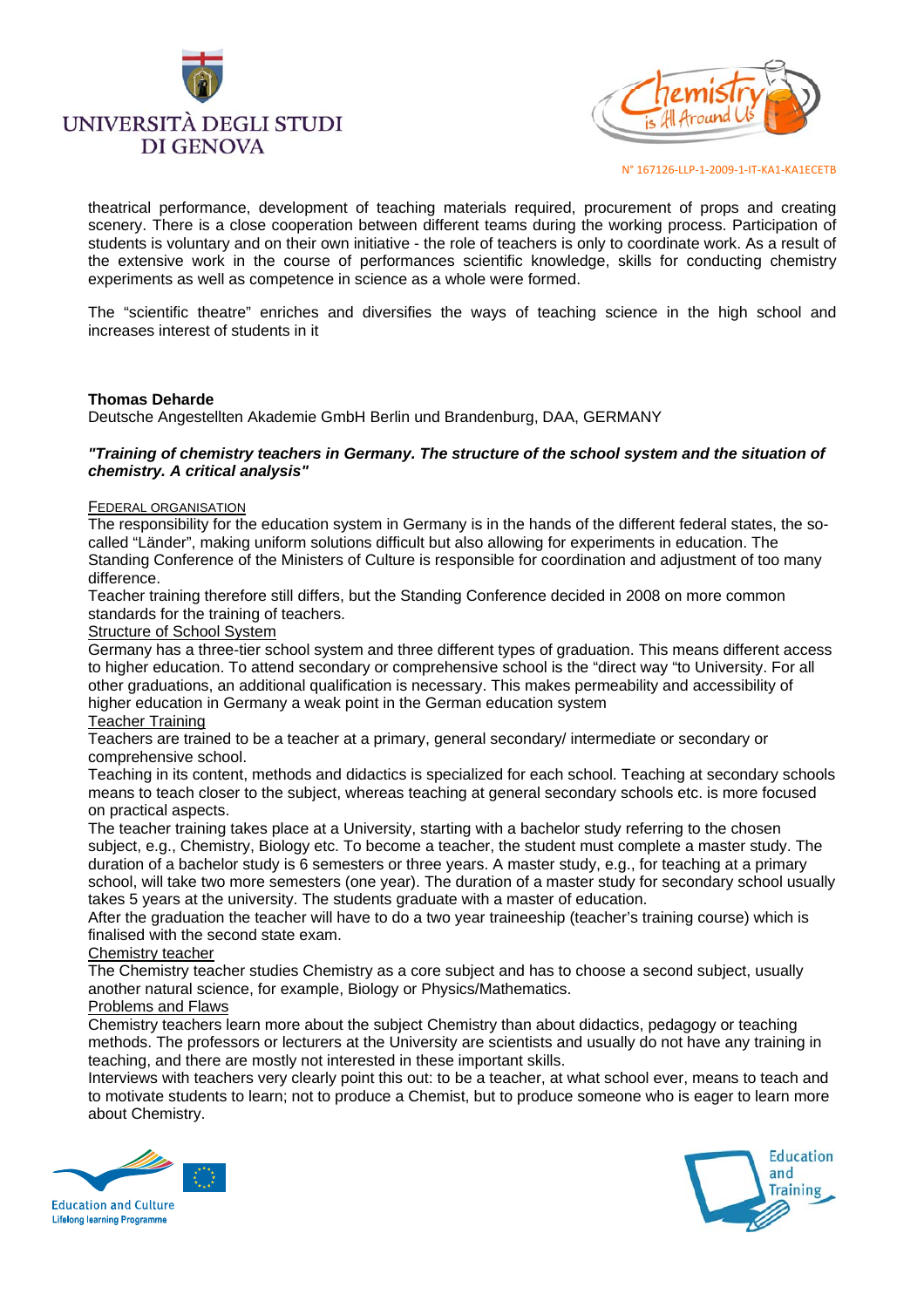



#### Good practice

A strategy for a solution to these problems could be a study model of the University of Oldenburg, which unfortunately never became a standard. The University offered a study programme closely intertwining University and school.

Three aspects marked this model:

Subject-specific didactics and teaching methods became an equal part of the study.

There were compulsory school internships from the beginning.

Internships and teacher's training courses were tutored by university lecturers and teachers.

The effects were that university lecturers got an insight into school (with its demands and challenges) and teachers could close up to new developments in their subject.

## **Dionysios Koulougliotis**

Technological Educational Institute (T.E.I.) of Ionian Islands – Department of Environmental Technology and Ecology,Zakynthos, GREECE

#### *"Barriers to lifelong learning of chemistry: a comparative study between adults and chemistry teachers"*

The study aims at identifying barriers to lifelong learning of Chemistry by following the method of case study analysis of the experiences of adult learners and chemistry teachers. Data collection was done with the method of personal structured interviews. The analysis of the answers of 10 adults who have not pursued studies related to Chemistry and 10 Chemistry teachers in secondary education, resulted in the following main difficulties of Chemistry learning: intrinsic difficulty of the subject, non-attractive teaching methodology with very limited reference to the connection of Chemistry with everyday life, very demanding chemistry curriculum, devaluation of the chemistry course in the educational system and in society, negative attitude towards chemistry.

Due to the above difficulties, the average adult possesses a low level of chemical literacy, he/she cannot easily comprehend the rapidly increasing amount of the relevant information in the media and encounters major barriers to lifelong learning of chemistry and scientific subjects in general.

## **Anna Mittnerova**

Institute of Chemical Technology in Prague, CZECH REPUBLIC

#### *"How to attract young people to study chemistry"*

Institute of Chemical Technology, Prague (ICTP) is the largest university of its kind in the Central Europe. Its main aim is to educate students in all chemistry disciplines and to carry out research and technology development. The university consists of four faculties, that are Faculty of Chemical Technology, Faculty of Environmental Technology, Faculty of Food and Biochemical Technology and

Faculty of Chemical Engineering. At the university study about 4100 Bc and MS students, 300 foreign students, 860 PhD students and here works 880 employees, of which 414 people are academic staff. The history is dated back to the beginning of 19th century when the first Polytechnic institute in Prague was founded. Today, the university is independent public subject. The annual budget of ICT Prague is about 50 mil €, half of this budget is allocated to education. The amount of the funds allocated to education depends also on the number of students. Therefore ICT Prague promotes several activities to attract young people to come to study chemistry.



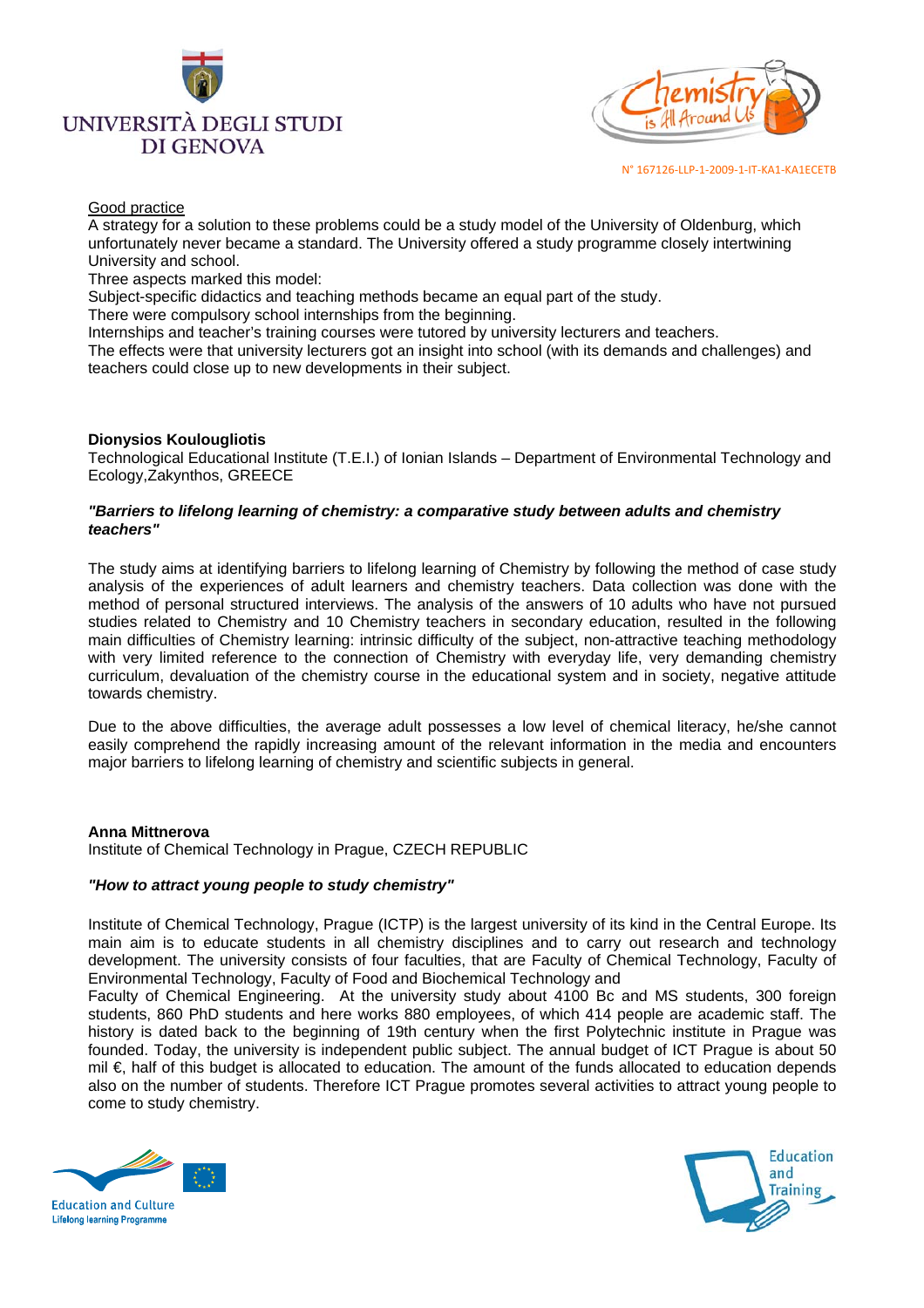



## These activities are focused on

- secondary school teachers and their students, these are:

- lessons of Modern Chemistry;
- popularization of chemistry project POPUCH;
- summer schools on particular chemistry fields:
- general public, parents of teenagers, pupils of primary and secondary schools, these are:
	- participations on LLL exhibitions, fairs and events;
	- participation on the events popularising technical and natural science and chemistry;
	- participations in chemistry Olympia games;
	- organisation of open door days;
	- producing interesting and attractive web pages and other ICT products that make chemistry more understandable and friendly;
	- close cooperation with the media makers, journalists, radio and TV broadcasting programs focused on science and technology.

The lecture on the conference informs in detail about particular activities that are focused on above mentioned target groups.

# **Mustafa Bayrakci**

Kirikkale Üniversity, TURKEY

## *"Science teachers' in-service training in turkey: an analysis of practices"*

In modern education systems, in-service training is no longer seen as a remedy for deficiencies in initial training, but is already beginning to be considered as a long-term process and a part of continuing education. In many countries it is considered as a part of lifelong learning as well (Theunissen & Veenman, 1998). Inservice training is accepted as an effective method of increasing the knowledge, skills and positive beliefs of teachers. It is a process used to continue the teachers' education once they have received their certification in teaching and are employed in a professional position (Locke, 1984).

The purpose of this study is to investigate and evaluate policies and practices about science teachers' inservice training in the National Education System of Turkey. The research was carried out by using qualitative research methods. The current situation of in-service training activities in Turkey was investigated through visits to the educational institutions and semi-structured interviews with relevant people. The results of the study indicates that the most important problems facing in-service training activities in Turkey are a lack of professional staff, no collaborative partnerships between teachers, no insight for lifelong learning, no provision for feedback and no systematic professional development model. According to the results of the study, suggestions are made about in-service training activities.

#### **Laura Ricco and Marina Alloisio**

Department of Chemistry and Industrial Chemistry, University of Genoa, ITALY

## *"Educational Package: basic rules to approach scientific contents in an amusing but rigorous way"*

Papers and interviews collected during the first part of the project allowed to identify difficulties and obstacles of teachers and students in the teaching-learning process of chemistry:

- chemistry has a bad image: it is associated with negative aspects of life and considered as the antithesis of what is natural;



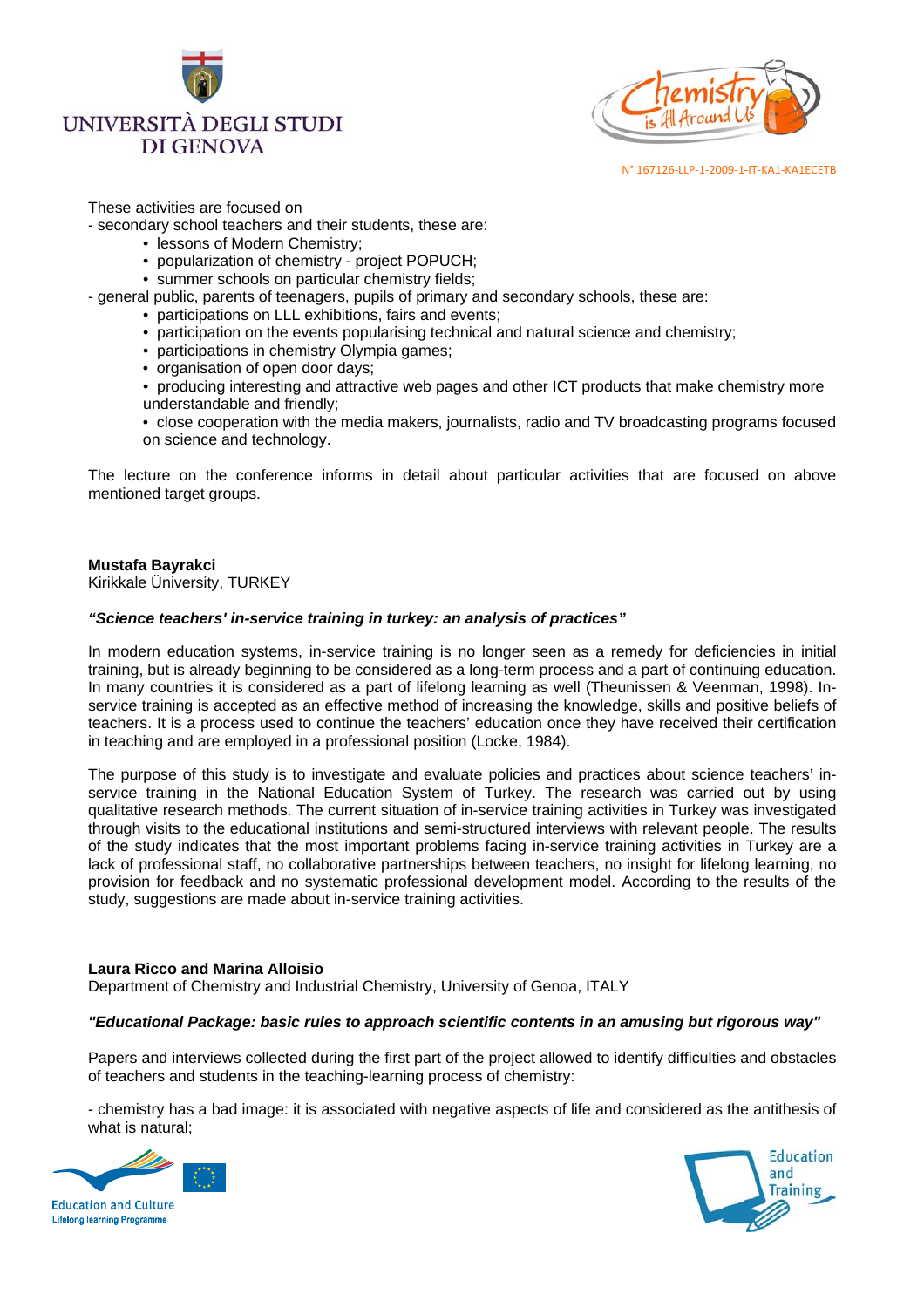



- chemistry is considered a difficult subject because it makes use of difficult language, microscopic and macroscopic level at the same time, mnemonic concepts, models; moreover it seems to be abstract;

- chemistry teachers are not adequate: many of them are not graduated in chemistry and most of them did not attend a specific training necessary to 'learn to teach';

- text books are too difficult;

- laboratory activities are absent or, in the best cases, sporadic or inadequate;

- there is a lack of motivation: students and adults think that chemistry is an abstract subject and do not manage to see its connection with everyday life. Moreover they have a superficial knowledge of the job opportunities for a chemist.

On the light of the above considerations few fundamental rules have to be followed in order to produce a good educational package about scientific topics:

- the contents of the educational package should be topical with links and examples in everyday life and able to arouse curiosity and questions.

- content explanation should be provided in a rigorous but simple way in order to not discourage people having inadequate basic knowledge;

- content discussion should also stimulate the need to know more;

- there should be the option to go deeper by gradually passing to higher levels of difficulty;

- pictures and figures (if possible not chemical formula) should be used to make easier the understanding of the text;

- the proposal of interactive actions (activities to do at home, videos to look, exercises) has to stimulate the discussion in order to make the training less cold and more amusing;

- activities should be closely related to the contents and achievable with materials inexpensive and easy to get;

- exercises should be coherent with the level of given information.

The educational package 'Polymers for special uses', uploaded on the project portal, is an exemplary application of the above rules.

#### **Maria Maddalena Carnasciali**

Department of Chemistry and Industrial Chemistry, University of Genoa, ITALY

## **"***Strategy: the goal of our European team"*

On the basis of the results collected for the project, an agreement among the partners has been achieved in order to propose an effective and common strategy able to improve the lifelong learning of scientific subjects in Europe.